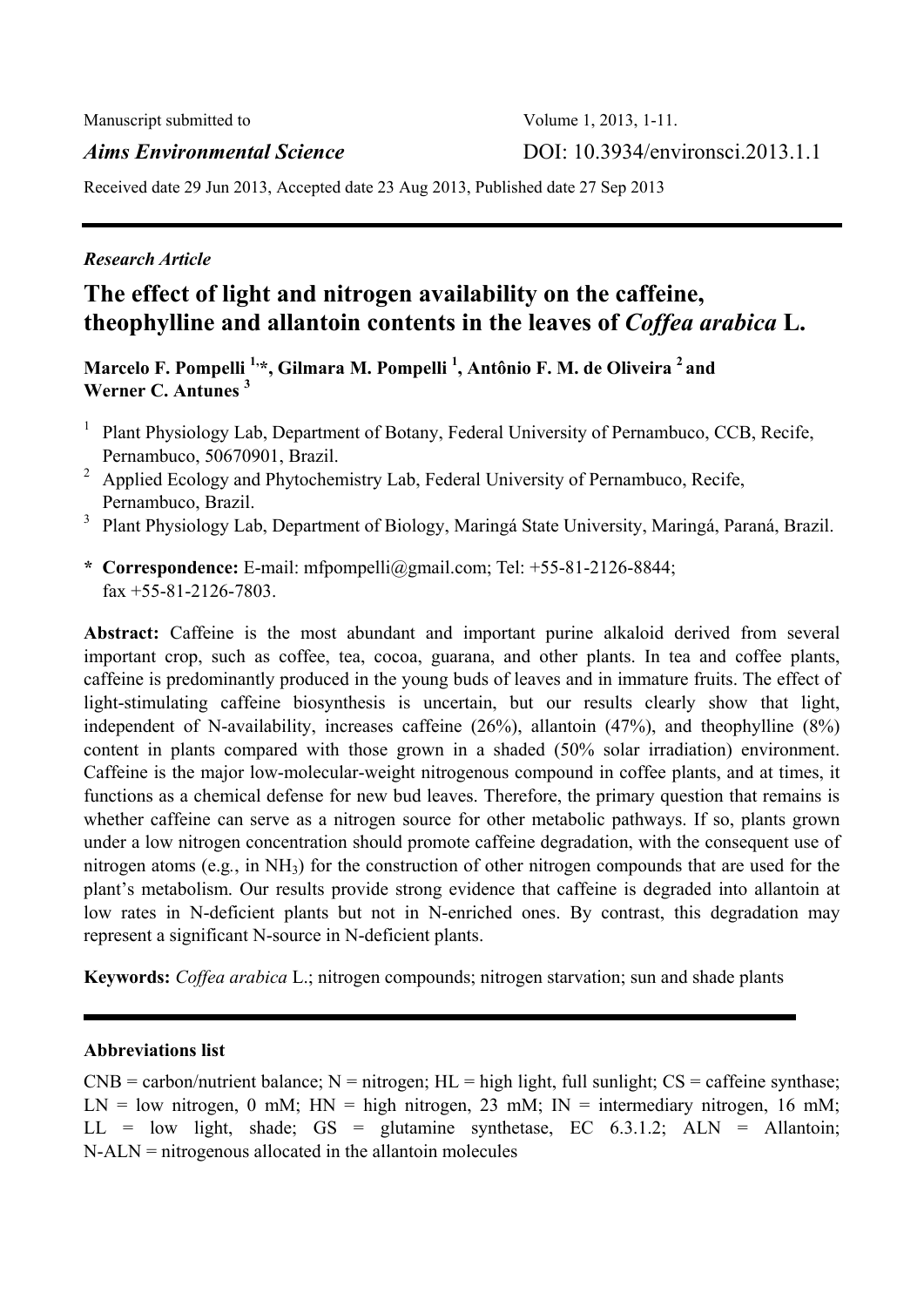#### **1. Introduction**

Coffee is a major agricultural commodity in the world, and its production is economically important to several tropical countries, including Brazil, Vietnam, Colombia, Indonesia, Mexico, Ethiopia and Kenya, among others [1]. *Coffea arabica* L. (Rubiaceae) is the most cultivated and consumed coffee species in the world, yielding approximately 70 billion dollars per annum [2].

Caffeine is the most abundant and important alkaloid in coffee plants [3]. Although caffeine was first isolated from tea and coffee in the early 1820s, the biosynthetic and catabolic pathways of caffeine were not fully established until 2000 [4]. In tea and coffee plants, caffeine is predominantly produced in young buds, leaves [3,5,6] and immature fruits [7], and it continues to gradually accumulate during the maturation of these organs. Caffeine, as a product of secondary metabolism, is derived from purine nucleotides [8], which have been detected in nearly 100 species [9]. Strong evidence shows that caffeine is slowly catabolized by the removal of its three methyl groups, resulting in the formation of xanthine, which, in turn, results in considerable caffeine content in older and senescent leaves [10]. When catabolized, xanthine is further converted into theophylline, followed by the formation of 3-methylxanthine, which is catalyzed by N7-demethylase and N1 demethylase, respectively. This process is followed by the formation of uric acid, allantoin and allantoate, which are ultimately degraded into  $CO<sub>2</sub>$  and NH<sub>3</sub> [3,10,11].

Caffeine concentrations vary in plant tissues and throughout the plant's organs. The caffeine content of seeds derived from different *Coffea* species varies within the range of 0.4% to 2.4% [9]. In *C. arabica* seedlings, caffeine resides predominantly in the leaves and cotyledons at concentrations varying from 0.8% to 1.9% dry weight [6]. Currently, few environmental/physiological features have been shown to affect caffeine biosynthesis in the leaves or coffee seeds. Particularly, nitrogen (N) availability [12,13] and tissue age ([9] and references therein) have little impact on caffeine production. Nevertheless, little is known about the influence of abiotic factors on the biosynthesis of caffeine and its degradation in leaves. These studies suggests that, in coffee, caffeine is strongly regulated by genetic factors, and the environment is likely less important to the caffeine phenotype [13].

The coffee plant is adapted to the understory of tropical rainforests in its native habitat. Hence, the effect of light on caffeine biosynthesis is uncertain. Recent studies have shown that shaded or dark growth conditions generally increase the caffeine levels in tea leaves ([9] and references therein) or coffee cell cultures [14]. In contrast, light strongly stimulates the methylation steps of caffeine biosynthesis in the pericarp of coffee *(Coffea arabica)* [5,15]. Independent of this effect, light provides the energy to maintain elevated growth rates through photosynthesis and appears to provide a fixed carbon source for the increased production of primary metabolites, such as D-ribose 5 phosphate, which serve as substrates for caffeine biosynthesis via their conversion to purine nucleotides. Coffee plants growing in full sunlight exhibit an increase in their absolute and relative growth rates and process a higher leaf fraction [16]; i.e., a high carbon and nitrogen investment to build those leaves. On this favorable condition, high caffeine content helps protect the plant against herbivores [17]. According to the carbon/nutrient balance (CNB) hypothesis [18], the excess carbohydrates, especially starch, that accumulate in nutrient-rich plants [19] supply the energy and carbon skeletons necessary for secondary metabolism. Because alkaloids are nitrogen-containing compounds, lower caffeine content might be expected in nutrient-deficient plants, even for those with high carbon availability. Therefore, the production of nitrogen-based secondary metabolites (e.g., alkaloids) should increase as nitrogen (N) is acquired to supply primary metabolism and growth requirements. Additional N should then stimulate downstream metabolite biosynthesis [20].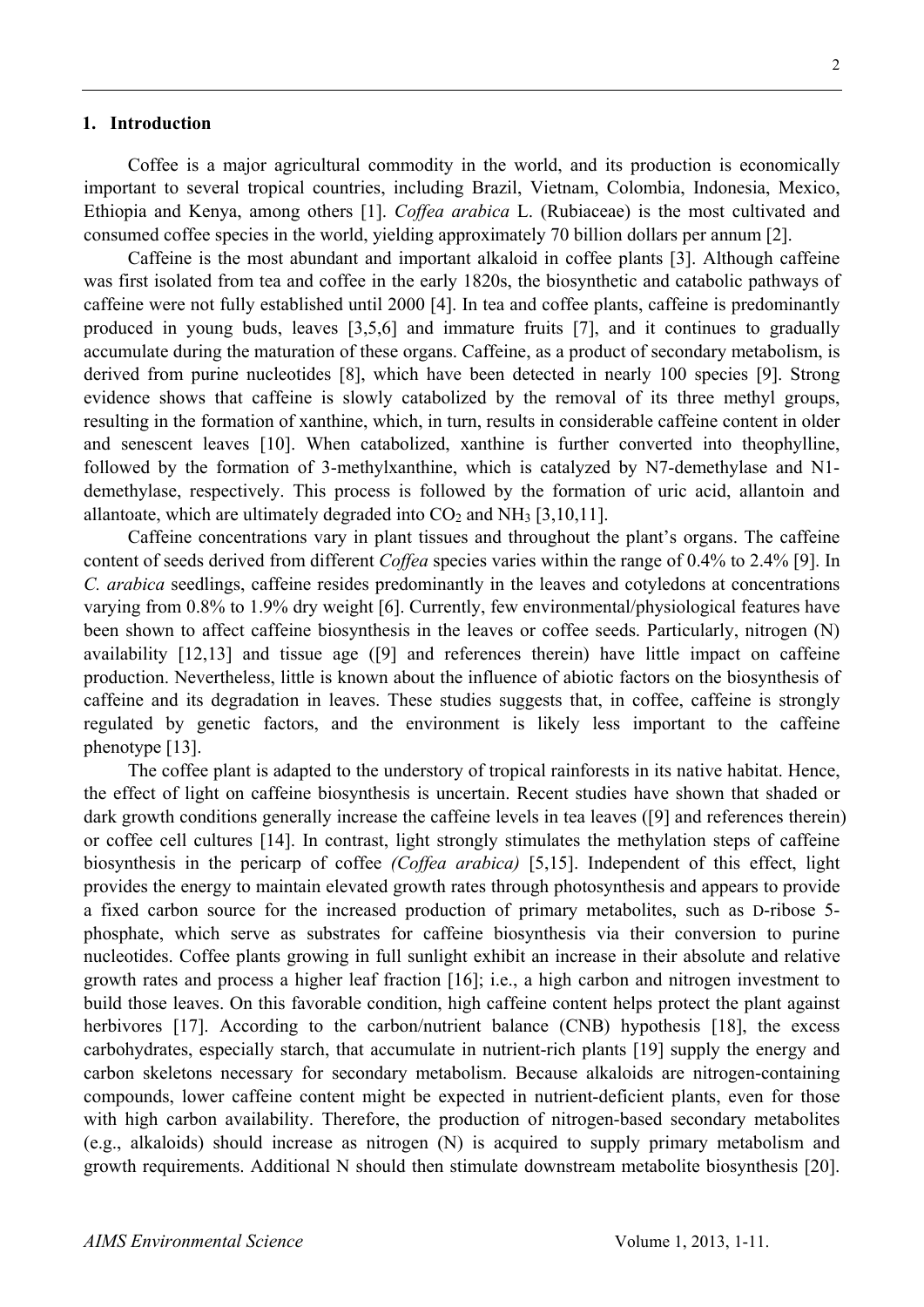Although there are a small number of exceptions, several reports have shown an increase in alkaloid content due to N fertilization [12,13]. In contrast, this response may vary depending on the nutrient source (nitrate, ammonium or urea) and based on the alkaloid type [21].

Caffeine may be degraded via the release of all four N atoms as ammonium [7]. Mazzafera and Gonçalves [22] detected caffeine and ureides in the xylem sap of *C. arabica* and suggested that the ureides may play a certain role in the N transport (and source) of this species; however, it appears that this usage is limited to certain tissues and to specific developmental stages. Because the coffee plant accumulates caffeine as a N sink and theophylline and allantoin as products of caffeine degradation, we investigated the role of light and nitrogen availability in regulating the caffeine, theophylline and allantoin content of coffee leaves.

#### **2. Materials and Method**

#### *2.1. Plant materials and experimental design*

The experiment was conducted in a greenhouse located at the Federal University of Viçosa (20º45'S, 42º54'W; 650 m a.s.l.) in southeastern Brazil. Uniform seedlings of coffee (*Coffea arabica*  L. cv 'Red Catuaí IAC 44') obtained from the seeds [23], were transplanted into 12-L containers containing a mixture of soil and sand (2:1, v/v). After transplantation, the seedlings were randomly submitted to two light treatments, i.e., plants received either 100% or 50% solar irradiation, hereafter referred to as high light (HL) or low light (LL), respectively. During the experiment period, the maximum solar radiation reached more than 2000  $\mu$ mol photons m<sup>-2</sup> s<sup>-1</sup> of photosynthetic active radiation (PAR). After 50 days in the different light environments, the plants were fertilized once per week with 250 mL of Hoagland's solution [24] containing 0, 16 or 23 mM nitrogen (hereafter referred to as LN, IN and HN plants, respectively), in the form of  $NH_4^+$  or  $NO_3^-$ . The nutrient solutions were supplied until the LN plants, particularly the older leaves, exhibited visual symptoms of N deficiency [25]. The youngest, fully expanded leaves, corresponding to the third or fourth pair from the apex of plagiotropic branches, were then sampled and measurements were performed. The experiment consisted of a completely randomized design with 6 treatment combinations forming a  $2 \times 3$  factorial (2 light and 3 N levels), with 7 plants in individual pots per treatment combination as replications. The experimental plot shows one plant per container. The experiments were repeated, and they produced similar results.

#### *2.2. Caffeine content*

The caffeine content was measured as described in [6], with some modifications. The coffee leaves were dried in a hot air oven at 70 ºC at constant weight and then ground in 80% methanol  $(v/v)$  using a mortar and pestle. After incubation at 60 °C for 30 min, the homogenates were centrifuged at  $12,000 \times g$  for 10 min (25 °C), and the supernatant was collected. After the complete evaporation of the methanol in a speed-vac, the methanol-soluble extracts were dissolved in distilled water. The samples were filtered (0.45 μm filters) using a disposable syringe filter unit (DISMIC-3CP, Advantec, Tokyo, Japan) and then injected into an HPLC (Shimadzu LC 10A HPLC system; Shimadzu, Kyoto, Japan). The mobile phase was MeOH:H<sub>2</sub>O (4:1 v/v) at a flow rate of 1 mL min<sup>-1</sup>. The separation was achieved using a C-18 column  $(4.6 \times 250 \text{ mm})$  with 5-µm packing (Zorbax, model Eclipse XDB-C18). The effluent was monitored using a variable wavelength UV detector at 273 nm. Identification and quantification were performed at room temperature (10 μL of sample) using a reference standard (Sigma-Aldrich Chemical Co.).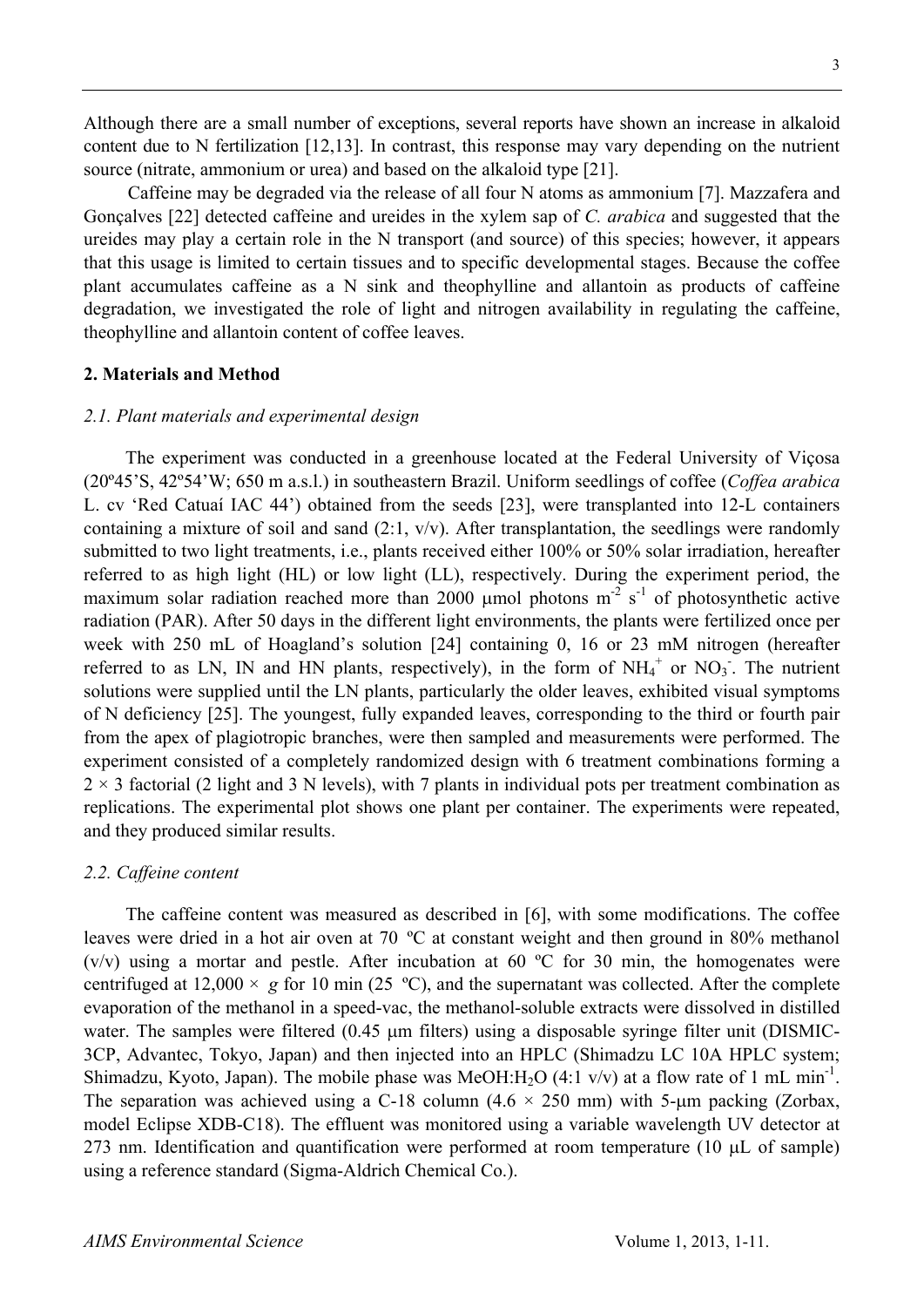To measure the theophylline and allantoin content, the *C. arabica* leaves were ground, and a methanol extract was obtained as described above. To quantify the xanthines, the method described by Filippi [26] was utilized.

#### *2.4. Other biochemical measurements*

Free amino acids were assayed using the ninhydrin method [27]. Soluble protein concentrations were determined using Bradford's method [28] with BSA as a standard. The total N was estimated as the sum of the ammonium-N and nitrate-N pools [23]. Glutamine synthetase (GS; EC 6.3.1.2) activity was measured by tracking the production of γ-glutamylhydroxamate at 530 nm [29]. One unit (U) of GS was defined as the amount of enzyme required to produce 1 mmol of  $\gamma$ glutamylhydroxamate per hour.

#### *2.5. Statistical analysis*

The data were statistically examined using a fixed-model ANOVA that followed a completely randomized design, and significant differences between treatments were analyzed using the Newman-Keuls test at *p* ≤ 0.05. Mean comparisons were performed using Statistica 7.0 (StatSoft, Inc., Tulsa, OK, USA).

#### **3. Results and Discussion**

The effect of light and N availability on caffeine, theophylline and allantoin are shown in Table 1. On average, exposing the plants to high light (HL) conditions significantly ( $p \le 0.05$ ) increased the caffeine (26%), allantoin (47%), and theophylline (8%) content. The caffeine content of the HL plants was higher compared to the values previously reported [22]. However, these values are in agreement with previously reported concentrations for coffee leaves [6,9]. Light is an important environmental parameter that drives photosynthesis and regulates plant growth and development. It has been demonstrated that the caffeine content can increase [5,30], decrease [31,32] or remain unchanged [33] when plants are cultivated in HL environments. The mechanism by which light regulates caffeine biosynthesis has been demonstrated to an extent in some model plants. Light does not directly influence the rate of caffeine biosynthesis or directly affect the level of caffeine synthase (CS) in tea leaves [33]. However, CS, which catalyzes the final two steps of caffeine biosynthesis, is located in the chloroplasts [34] and has an optimal alkaline pH (8.5) that is similar to the pH of most light-activated photosynthetic enzymes [35]. Thus, light raises the stromal pH [36], which could indirectly stimulate CS activity.

Several studies have reported that theophylline could be involved in caffeine breakdown [3,4,7,9]. Significant catabolism of purine alkaloids was observed in both developing, intermediate-sized and fully developed leaves, in which  $[8^{14}C]$  theobromine was degraded to  $CO<sub>2</sub>$  via 3-methylxanthine, xanthine and allantoic acid [4,11].

Regardless of the light conditions, the leaf N concentration was, on average, 58% higher in the HN plants (≈30 g kg<sup>-1</sup> DW) compared to the LN plants (≈20 g kg<sup>-1</sup> DW; Table 1). The increase in total N was accompanied by an increase in the concentrations of N-NH<sub>4</sub><sup>+</sup> and N-NO<sub>3</sub><sup>-</sup> (Table 1). Because N concentrations below 23 g  $kg^{-1}$  have been shown to induce visual symptoms of N deficiency in coffee [25], the LN plants were presumably N deficient. Other N deficiency symptoms, such as a decreased total leaf area or chlorophyll breakdown, were also observed in the LN plants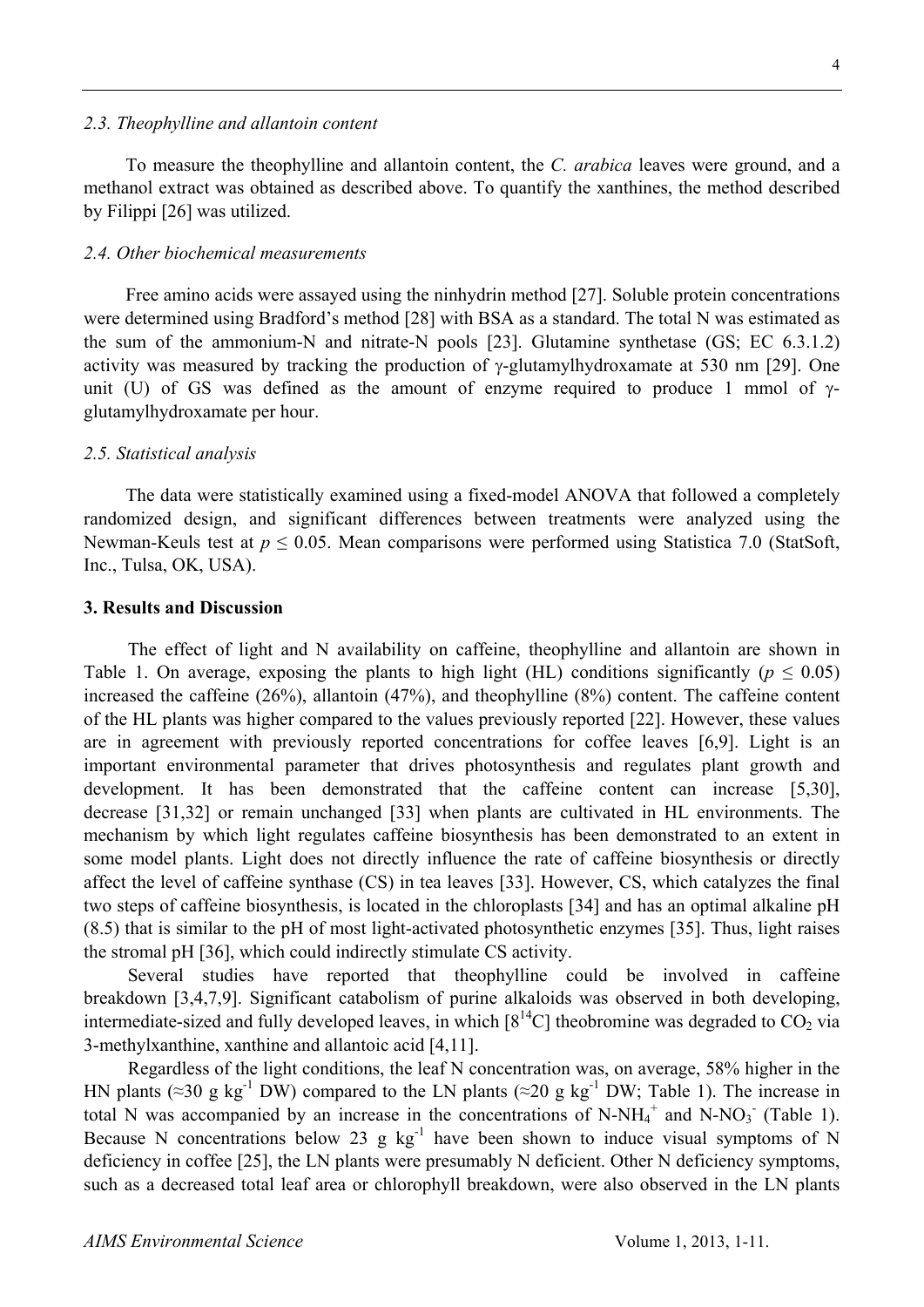(data not shown). Therefore, the effect of N availability on the caffeine content was more pronounced in the IN plants than in the LN plants  $(\approx 117\%)$  and consequently more pronounced in the HN than in the IN plants ( $\approx$ 11%); a sharp increase in the caffeine levels from the N-deficient to N-sufficient plants was observed, but not for the N-sufficient to N- enriched plants.

Table 1. Nitrogen allocation traits [N-NH<sub>4</sub><sup>+</sup>, N-NO<sub>3</sub><sup>-</sup>, total nitrogen, amino acids, **glutamine synthetase (GS) activity, and caffeine, theophylline and allantoin content], in the leaves of coffee plants (***Coffea arabica* **L.) under high light or low light and submitted to LN (0 mM), IN (16 mM) or HN (23 mM) levels of nitrogen. Different upper case letters represent the statistical significance between the means for each nitrogen level and different lower case letters represent the statistical significance among the means for each light condition (** $p \leq 0.05$ **, Newman–Keuls' test).**  $n = 7$ .

| Parameters                            | High light         |                    |                    | Low light         |                    |                    |
|---------------------------------------|--------------------|--------------------|--------------------|-------------------|--------------------|--------------------|
|                                       | LN                 | $_{\rm IN}$        | HN                 | LN                | IN                 | HN                 |
| Caffeine (mmol $kg^{-1}$ DW)          | $33.8 \pm 1.2$ Ca  | $70.4 \pm 2.3$ Ba  | $83.9 \pm 3.6$ Aa  | $26.7 \pm 1.1$ Bb | $60.7 \pm 2.2$ Ab  | $61.8 \pm 3.3$ Ab  |
| Theophylline (mmol $kg^{-1}$ )<br>DW) | $1.8 \pm 0.2$ Aa   | $1.4 \pm 0.1$ Ba   | $0.6 \pm 0.1$ Ca   | $1.3 \pm 0.1$ Ab  | $1.5 \pm 0.1$ Aa   | $0.7 \pm 0.1$ Ba   |
| Allantoin (mmol $kg^{-1}$ DW)         | $4.5 \pm 0.3$ Aa   | $3.18 \pm 0.1$ Ba  | $0.8 \pm 0.1$ Ca   | $3.7 \pm 0.1$ Ab  | $1.6 \pm 0.1$ Bb   | $0.4 \pm 0.1$ Ca   |
| $N-NH_4^+$ (g kg <sup>-1</sup> DW)    | $18.8 \pm 0.9$ Ca  | $25.7 \pm 1.0$ Ba  | $31.5 \pm 1.0$ Aa  | $20.6 \pm 0.7$ Ba | $19.2 \pm 1.5$ Bb  | $26.4 \pm 1.1$ Ab  |
| $N-NO_3$ (g kg <sup>-1</sup> DW)      | $1.8 \pm 0.1$ Aa   | $1.9 \pm 0.1$ Aa   | $2.1 \pm 0.1$ Ab   | $1.6 \pm 0.1$ Ca  | $2.1 \pm 0.3$ Ba   | $2.7 \pm 0.2$ Aa   |
| Total N $(g \ kg^{-1} DW)$            | $20.6 \pm 0.9$ Ca  | $27.6 \pm 1.0$ Ba  | $33.6 \pm 1.1$ Aa  | $20.0 \pm 0.8$ Ba | $21.3 \pm 1.6$ Bb  | $30.4 \pm 1.2$ Ab  |
| Amino acids (mmol $kg^{-1}$ )<br>DW)  | $41.8 \pm 4.9$ Aa  | $42.0 \pm 3.8$ Aa  | $60.9 \pm 4.6$ Aa  | $47.8 \pm 7.8$ Aa | $47.7 \pm 7.8$ Aa  | $55.7 \pm 7.3$ Aa  |
| Total protein $(g \, kg^{-1} DW)$     | $116.7 \pm 6.1$ Ca | $202.8 \pm 3.4$ Ba | $283.0 \pm 8.1$ Aa | $87.0 \pm 4.6$ Ca | $160.7 \pm 8.4$ Bh | $215.9 \pm 8.9$ Aa |
| $GS$ (U kg <sup>-1</sup> DW)          | $20.7 \pm 1.4$ Ba  | $42.6 \pm 3.4$ Aa  | $44.7 \pm 3.1$ Aa  | $15.9 \pm 1.1$ Ba | $29.5 \pm 1.0$ Ab  | $34.6 \pm 2.6$ Ab  |

With respect to the nutrient-deficient plants, their low caffeine content may be a consequence of a lower N availability. Nevertheless, we suggest that caffeine is degraded into theophylline and other N-products [3] to supply N in N-deficient plants. Our results are consistent with Gonthier et al. [13], who described the effect of N fertilization on caffeine production in coffee plants and demonstrated an increase in the caffeine concentration in the phloem exudates as N fertilization increased. However, Gonthier et al*.* [13] described only an increase in caffeine levels as a consequence of the increase in nitrogen nutrition without any inference from the remobilization or degradation of caffeine in N-deficient plants, as shown in this study (Table 1; Fig. 1). As the available N increased in the HN plants, the theophylline and allantoin concentration decreased linearly (Fig. 1), and the LN plants displayed three and seven times higher theophylline and allantoin concentrations than the HN plants, respectively (Table 1). Another explanation for the reduction in the caffeine levels is that a possible reduction in the rate of caffeine biosynthesis occurs in nutrientdeficient plants, i.e., the reduction could be preceded by a decrease in the concentration of a caffeine precursor compound that broadly affects CS activity in vivo. The biosynthesis of N-containing secondary metabolites (e.g., caffeine) is very sensitive to the N levels of leaves [12]. In fact, the carbon/energy availabilities and the N content in the leaves alone may be insufficient for predicting resource allocation to particular secondary metabolites because their production is influenced by nitrate-induced signals and not merely by the mass flow of carbon and N through various metabolic pathways [37]. The high allocation of carbon, energy and N to caffeine during high N fertilization suggests that caffeine also serves as a storage metabolite for the N that is accumulated in excess of the plant's immediate need [38].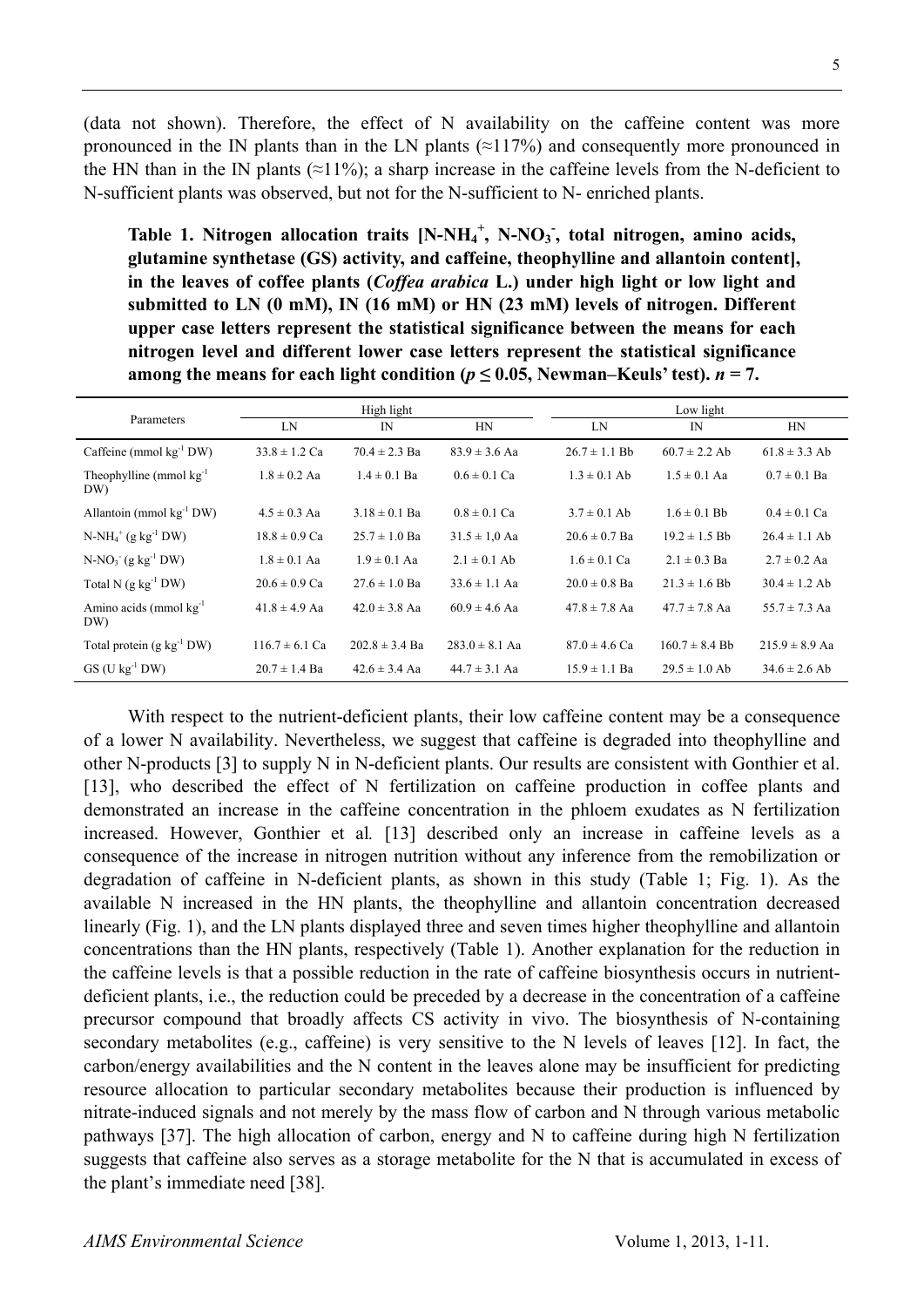Significant catabolism of purine alkaloids was found in fully developed *Cocoa* sp. leaves at the same time that no biosynthesis was observed in older ones [11]. Thus, we propose that caffeine biosynthesis may be reduced in nutrient-deficient plants, with the caffeine produced in young leaves predominantly degraded in mature plants and the N recycled through different metabolic pathways, whereas the caffeine levels in N-deficient leaves were lower than those in the N-supplied leaves, and the caffeine catabolites were higher than the same counterparts (Table 1). Indeed, the extent to which caffeine accumulation is processed in leaves is still somewhat unclear. Any metabolite pool depends on its rate of biosynthesis and degradation or use. A reduction of caffeine biosynthesis in N-deficient plants seems doubtful given that caffeine biosynthesis occurs in higher rates in new, expanding leaves ([9] and references therein) and N-deficient plants always remobilize their N-pool from older leaves to new expanding ones. In other words, new leaves often are highly N-supplied [39], even in N-deficient plants. Thus, we expect that caffeine biosynthesis is less affected in the new leaves of LN plants but more affected in mature and older leaves and lower amount of caffeine content could be the result of its catabolism. The accumulation of caffeine degradation products (Fig. 1) strongly suggests that caffeine can be degraded and N recycled.



Figure 1. The relationship between caffeine, allantoin content and N-NH<sub>4</sub><sup>+</sup>, N-NO<sub>3</sub><sup>+</sup> **and total N in the leaves of coffee plants (***Coffea arabica* **L.) under high light (open**  symbols) or low light (dark symbols).  $n = 7$ .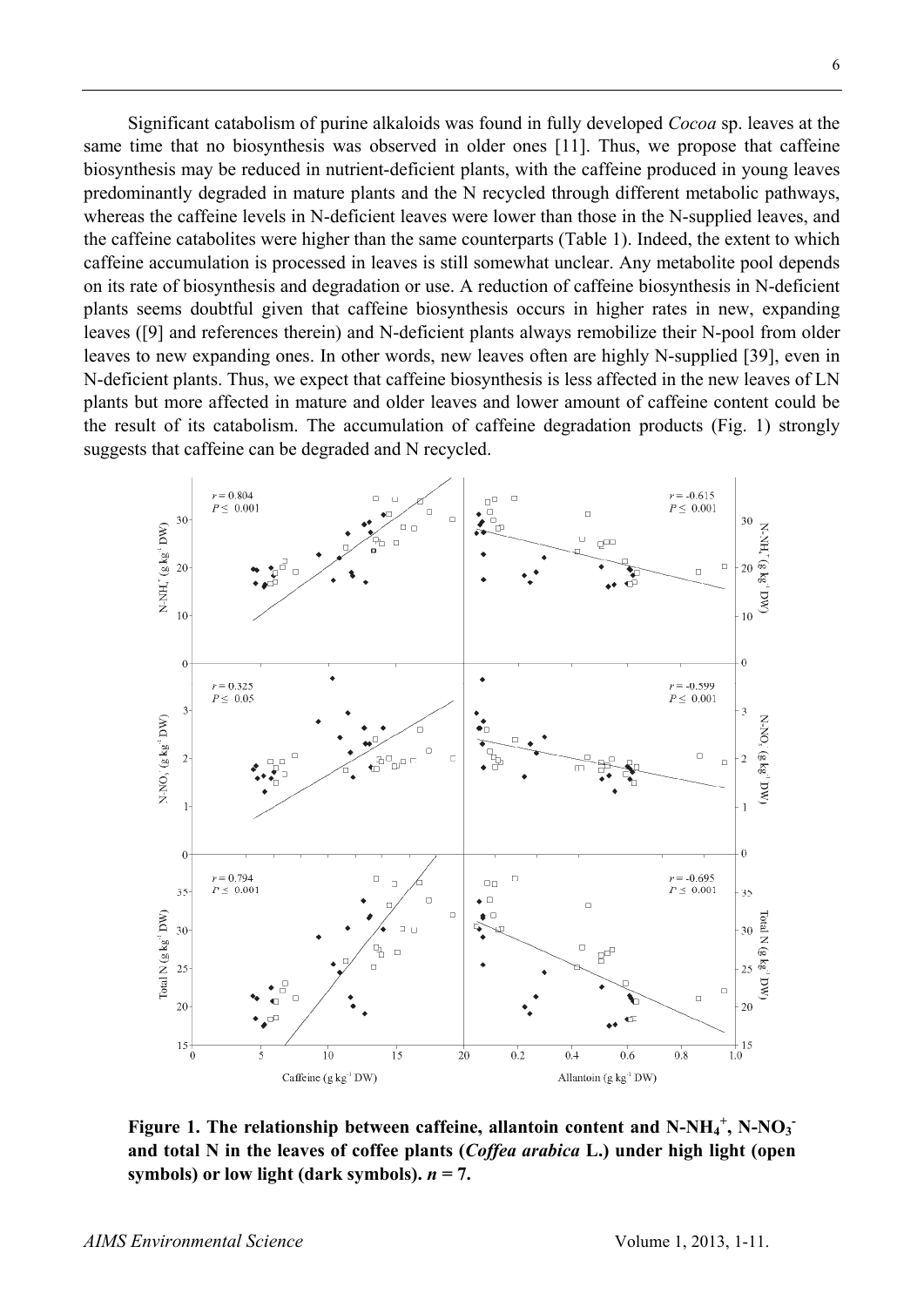Light had little effect on the free amino acids, glutamine synthetase activity, and total protein. However, the total protein and GS activity increased approximately 145% and 117%, respectively, in the HN plants compared with those in the LN plants. In addition, the free amino acid content increased ≈30% in the HN leaves compared to their LN counterparts. Nitrate reductase, an enzyme that catalyzes the reduction of nitrate to nitrite, is a very important part of amino acids synthesis, and it is mainly regulated by nitrate availability and light, which can vary in response to the light conditions and shows circadian or ultracircadian fluctuations [40]. In this respect, the light induced an increased in the leaf nitrate reductase activity in young coffee leaves [41], reaching maximum values between two and six hours after the beginning of the illumination period and decreasing thereafter until the end of the dark period. Moreover, Carelli et al*.* [42] showed that plants grown under full sunlight presented lower nitrate reductase activity. However, the inherent ability of coffee plants to acclimate to different irradiance regimes [2] might be the cause, at least in part, for the conflicting data in the literature concerning the influence of light on carbon assimilation. Conversely, it was discovered that the activity of GS, an enzyme that is thought to catalyze the rate-limiting step of photorespiration, was strongly increased after light treatment [23,43].

Caffeine contains four N-atoms, representing approximately 29% of its molecular mass. In young tissues, caffeine can accumulate at levels corresponding to 4% of the dry weight of the plant, indicating that approximately 1.15% of the DW contains N allocated only caffeine. Thus, approximately 15% of the respired carbon must be devoted to caffeine synthesis [5]. Previous studies have reported that N-containing compounds, such as alkaloids, might play a role as N reserve molecules [13]. However, considerable levels of caffeine remain in the leaves after abscission. Thus, caffeine does not appear to act as a nitrogen reserve [9]. Moreover, in *C. arabica* and *C. dewevrei* species, aged leaves and mature fruits displayed a lower capacity to degrade caffeine [10]. In N starvation experiments, Waller et al. [44] described how the caffeine content was preserved, indicating that the alkaloid is not easily utilized either for energy or as a nitrogen source. In contrast, Palumbo and co-workers [12] determined that the caffeine concentrations of *Ilex vomitoria* in the leaf tissues increased with N fertilization, suggesting that caffeine allocation is influenced by environmental factors in certain plant species. Whether caffeine can serve as an effective carbon and N source for coffee plants is especially unclear for N-supplied plants. However, caffeine might be used as a carbon source by some microorganisms [45,46]. Moreover, some alkaloids (i.e., theophylline, 3-methylxanthine and xanthine) may be utilized for the *de novo* synthesis of caffeine in young leaves [9].

Although caffeine has been detected in the xylem sap of coffee plants [22], its contribution to N transport when compared to nitrate and amino acids is negligible. Allantoin (ALN) is formed during caffeine degradation [3,4,10], but the major pathway for allantoin formation is the conventional catabolic pathway for purine nucleotides, which is also present in coffee plants [47]. However, experiments using radiolabeled tracers have unequivocally demonstrated that ALN is actively degraded during caffeine catabolism in coffee [10]. Filippi et al. [26] were not able to detect allantoinase activity in coffee plants, and they showed that when ALN was the exclusive source of N, the fresh mass of coffee cells comprised only a third of the amount found in the coffee plants subjected to ALN-free medium; this suggests that ALN might have been toxic to the cells. Unlike Filippi et al. [26], our study showed that the ALN level increased as the plant experienced N starvation. However, one would expect that the nutrient-deficient plants' demand for primary metabolism is high. The same pattern has been described by other authors [10,26]. Together with the protein and amino acid contents, our results indicate that despite ALN being taken up by the cells, the N-ALN was apparently not incorporated into amino-N compounds, as previously reported for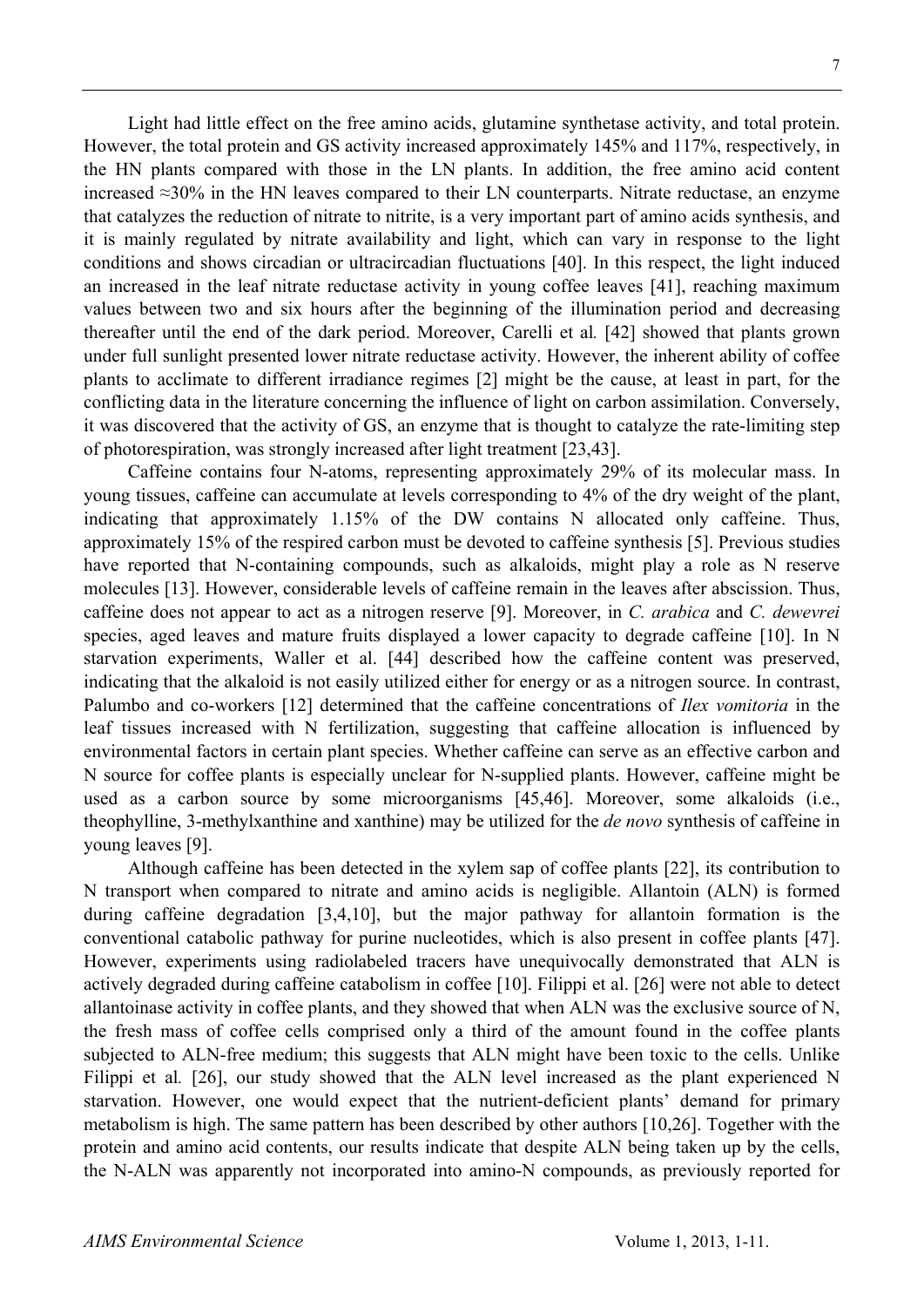coffee cells *in vitro* (for more details on the biosynthesis and degradation of caffeine, see [3]). Altogether, these results provide strong evidence that caffeine is degraded to allantoin at low rates in N-deficient plants but not in their N-supplied counterparts. However, this degradation could represent a significant N-source in N-deficient plants. The function of this pathway in *C. arabica*  leaves has been previously described [4,7,48].

#### **4. Conclusions**

Few studies have been performed using the caffeine from coffee plants, particularly from plants grown in high and low light. In contrast to legumes, little is known regarding the physiological role of ureides in non-nodulated plant species. Thus, we have demonstrated that caffeine is degraded to minimize N-deficiency alterations in the metabolism of coffee plants submitted to N starvation. However, the details of this catabolic pathway are very unclear, and more studies should be developed to elucidate this mechanism. Light may indirectly affect N uptake  $(N-NO_3)$  or  $N-NH_4$ ) from the soil and, for photosynthesis, stimulate glutamine synthetase transcription and activity, resulting in a higher N content in the leaves of plants grown in HL versus to LL environments. The total N content in the leaves is unique for a particular treatment. Thus, when the caffeine content was normalized to these N pools, we observed that the %N allocated to caffeine biosynthesis did not significantly change in the leaves because the N supply was sufficient for the coffee plants (approximately 14%). In contrast, in the LN plants under HL, the value was 9.2%. This value was higher compared to that of the plants grown in shade conditions, which was 7.4%. In particular, under a low N supply, light stimulates caffeine biosynthesis. However, it cannot be assumed that the effect of the environment is independent of the action of genes; our results clearly demonstrated that the N-supply stimulates the biosynthesis of caffeine, e.g., in HL under a low N-supply. Additionally, as nitrogen resources decrease, ALN levels increase, supporting the idea that caffeine may be used as an N-source in N-deficient plants.

#### **Acknowledgements**

The authors would like to thank the Conselho Nacional de Desenvolvimento Científico e Tecnológico, CNPq, Fundação de Amparo a Pesquisa do Estado de Minas Gerais (FAPEMIG) and Fundação de Amparo à Ciência e Tecnologia do Estado de Pernambuco (FACEPE; Grants APQ-0150-2.03/08) for financial support.

## **Conflict of interest**

The authors declare that there are no conflicts of interest related to this study.

## **References**

- 1. Hein, L.; Gatzweiler, F. (2006) The economic value of coffee (*Coffea arabica*) genetic resources. *Ecol Econ*, 60, 176-185.
- 2. DaMatta, F. (2004) Ecophysiological constraints on the production of shaded and unshaded coffee: a review. *Field Crops Res*, 86, 99-114.
- 3. Ashihara, H.; Crozier, A. (2001) Caffeine: a well known but little mentioned compound in plant science. *Trends Plant Sci*, 6, 407-413.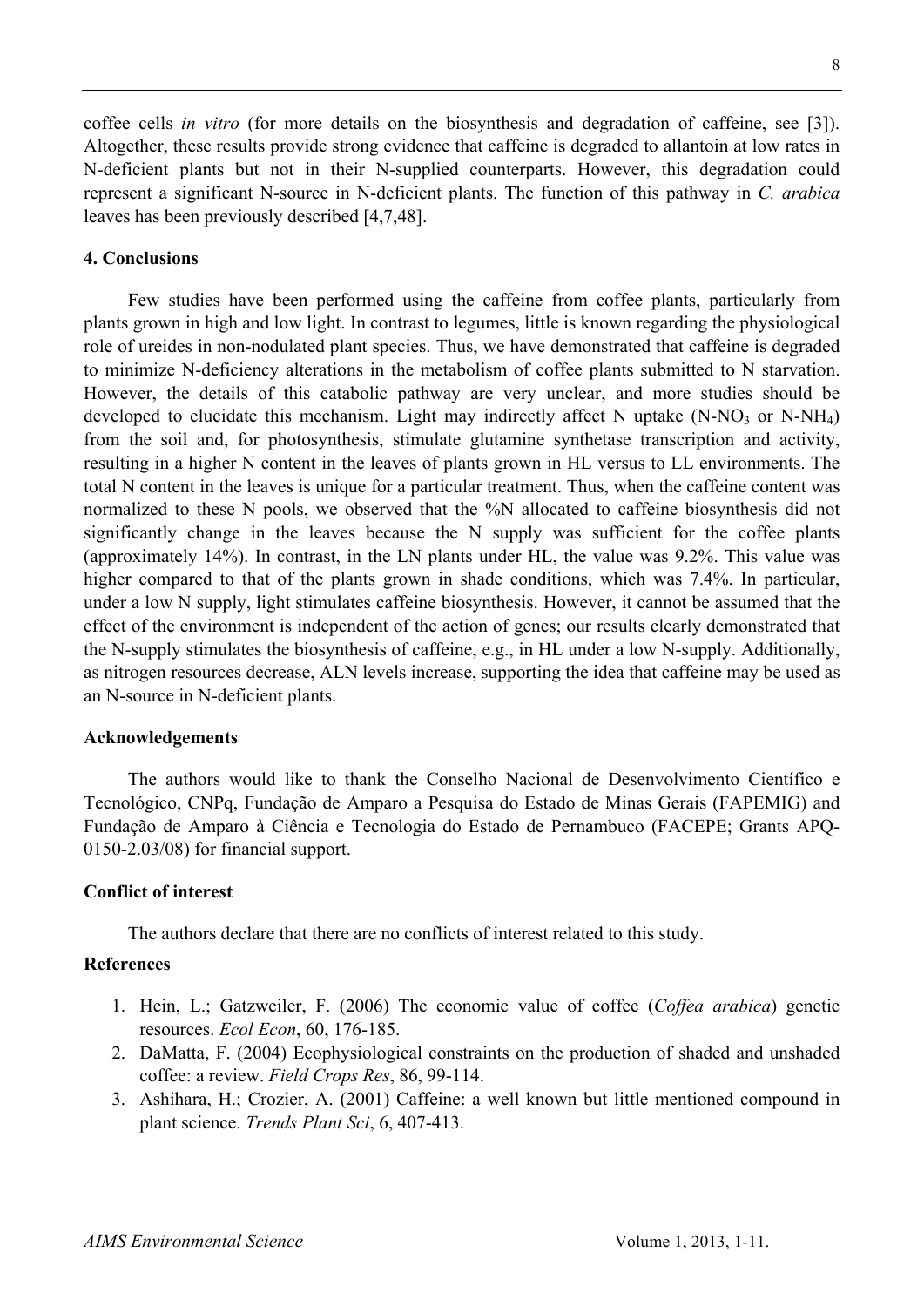- 4. Waller, G.R.; Ashihara, H.; Kato, M. et al. (2000) Pathways involved in the metabolism of caffeine by *Coffea* and *Camelia* plants. In Caffeinated Beverages, Parliment, T.H.; Ho, C.-T.; Schieberle, P., eds, New York: American Chemical Society,. 9-19.
- 5. Frischknecht, P.M.; Ulmer-Dufek, J.; Baumann, T.W. (1986) Purine alkaloid formation in buds and developing leaflets of coffea arabica: expression of an optimal defense strategy? *Phytochemistry*, 25, 613-616.
- 6. Zheng, X.Q.; Ashihara, H. (2004) Distribution, biosynthesis and function of purine and pyridine alkaloids in *Coffea arabica* seedlings. *Plant Sci*, 166, 807-813.
- 7. Suzuki, T.; Waller, G.R. (1984) Biosynthesis and biodegradation of caffeine, theobromine, and theophylline in *Coffea arabica* L. fruits. *J Agric Food Chem*, 32, 845-848.
- 8. Cordell, G.A. (2013) Fifty years of alkaloid biosynthesis in phytochemistry. *Phytochemistry*, 91, 29-51.
- 9. Ashihara, H.; Sano, H.; Crozier, A. (2008) Caffeine and related purine alkaloids: Biosynthesis, catabolism, function and genetic engineering. *Phytochemistry*, 69, 841-856.
- 10. Vitória, A.P.; Mazzafera, P. (1999) Xanthine degradation and related enzyme activities in leaves and fruits of two coffea species differing in caffeine catabolism. *J Agric Food Chem*, 47, 1851-1855.
- 11. Koyama, Y.; Tomoda, Y.; Kato, M. et al. (2003) Metabolism of purine bases, nucleosides and alkaloids in theobromine-forming *Theobroma cacao* leaves. *Plant Physiol Bioche*m, 41, 977- 984.
- 12. Palumbo, M.J.; Putz, F.E.; Talcott, S.T. (2007) Nitrogen fertilizer and gender effects on the secondary metabolism of yaupon, a caffeine-containing North American holly. *Oecologia*, 151, 1-9.
- 13. Gonthier, D.J.; Witter, J.D.; Spongberg, A.L. et al. (2011) Effect of nitrogen fertilization on caffeine production in coffee (*Coffea arabica*). *Chemoecology*, 21, 123-130.
- 14. Schulthess, B.H.; Baumann, T.W. (1995) Stimulation of caffeine biosynthesis in suspensioncultured coffee cells and the in situ existence of 7-methylxanthosine. *Phytochemistry*, 38, 1381-1386.
- 15. Keller, H.; Wanner, H.; Baumann, T.W. (1972) Caffeine synthesis in fruits and tissue cultures of *Coffea arabica*. *Planta*, 108, 339-350.
- 16. Cavatte, P.C.; Rodriguez-Lopez, N.F.; Martins, S.C.V. et al. (2012) Functional analysis of the relative growth rate, chemical composition, construction and maintenance costs, and the payback time of *Coffea arabica* L. leaves in response to light and water availability. *J Exp Bot*, 63, 3071-3082.
- 17. Kim, Y.-S.; Sano, H. (2008) Pathogen resistance of transgenic tobacco plants producing caffeine. *Phytochemistry*, 69, 882-888.
- 18. Bryant, J.P.; Chapin, F.S.; Klein, D.R. (1983) Carbon/nutrient balance of boreal plants in relation to vertebrate herbivory. *Oikos*, 40, 357-368.
- 19. Pompelli, M.F.; Pompelli, G.M.; Cabrini, E.C. et al. (2012) Leaf anatomy, ultrastructure and plasticity of *Coffea arabica* L. in response to light and nitrogen availability. *Biotemas*, 25, 13- 28.
- 20. Hamilton, J.G.; Zangerl, A.R.; DeLucia, E.H. et al. (2001) The carbon-nutrient balance hypothesis: its raise and fall. *Ecol Lett*, 4, 86-95.
- 21. Mazzafera, P. (1999) Mineral nutrition and caffeine content in coffee leaves. *Bragantia*, 58, 387-391.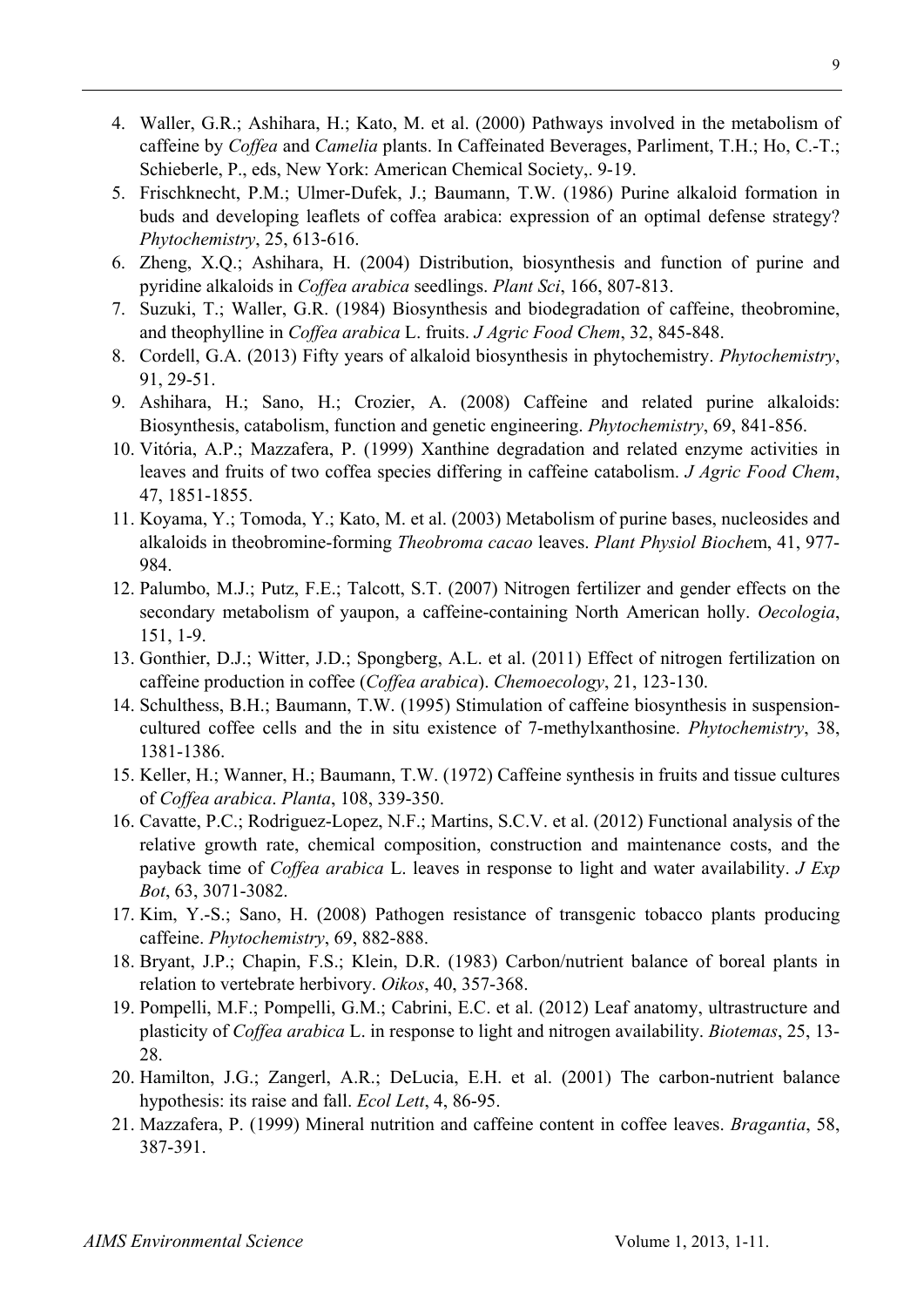- 22. Mazzafera, P.; Gonçalves, K.V. (1999) Nitrogen compounds in the xylem sap of coffee. *Phytochemistry*, 50, 383-386.
- 23. Pompelli, M.F.; Martins, S.C.V.; Antunes, W.C. et al. (2010) Photosynthesis and photoprotection in coffee leaves is affected by nitrogen and light availabilities in winter conditions. *J Plant Physiol*, 167, 1052-1060.
- 24. Epstein, E. (1972) Mineral nutrition of plants: principles and perspectives, New York: John Wiley & Sons.
- 25. Moraes, F.R.P. (1981) Adubação do cafeeiro: macronutrientes e adubação orgânica. In *Nutrição e adubação do cafeeiro*, Malavolta, E.; Yamada, T.; Guidolin, J.A., eds, Piracicaba: Instituto Internacional da Potassa, 77-89.
- 26. Filippi, S.B.; Azevedo, R.A.; Sodek, L. et al. (2007) Allantoin has a limited role as nitrogen source in cultured coffee cells. *J Plant Physiol*, 164, 544-552.
- 27. Praxedes, S.C.; DaMatta, F.M.; Loureiro, M.E. et al. (2006) Effects of long-term soil drought on photosynthesis and carbohydrate metabolism in mature robusta coffee (*Coffea canephora*  Pierre var. kouillou) leaves. *Environ Exp Bot*, 56, 263-273.
- 28. Bradford, M. (1976) Rapid and quantitative method for quantitation of microgram quantities of protein utilizing the principle of protein-dye binding. *Anual Biochem*, 72, 284-252.
- 29. Pompelli, M.F.; Barata-Luís, R.M.; Vitorino, H.S. et al. (2010) Photosynthesis, photoprotection and antioxidant activity of purging nut under drought deficit and recovery. *Biomass Bioenerg*, 34, 1207-1215.
- 30. Waller, G.R.; Jurzysta, M.; Karns, T.K.B. et al. (1991) Isolation and identification of ursolic acid from *Coffea arabica* L. (Coffee) leaves. *Asic*, 14, 245-257.
- 31. Coelho, G.C.; Rachwal, M.F.G.; Dedecek, R.A. et al. (2007) Effect of light intensity on methylxanthine contents of *Ilex paraguariensis* A. St. Hil. *Biochem Syst Ecol*, 35, 75-80.
- 32. Song, R.; Kelman, D.; Johns, K.L. et al. (2012) Correlation between leaf age, shade levels, and characteristics beneficial natural constituints of tea (*Camelia sinensis*) grown in Hawaii. *Food Chem*, 133, 707-714.
- 33. Koshiishi, C.; Ito, E.; Kato, A. et al. (2000) Purine alkaloid biosynthesis in young leaves of *Camellia sinensis* in light and darkness. *J Plant Res*, 113, 217-221.
- 34. Kato, A.; Crozier, A.; Ashihara, H. (1998) Subcellular localization of the N-3 methyltransferase involved in caffeine biosynthesis in tea. Phytochemistry, 48, 777-779.
- 35. Kato, M.; Mizuno, K.; Fujimura, T. et al. (1999) Purification and characterization of caffeine synthase from tea leaves. *Plant Physiol*, 120, 579-586.
- 36. Allen, J.F. (2005) A redox swith hypothesis for the origin of two light reactions in photosynthesis. *FEBS Lett*, 579, 963-968.
- 37. Stitt, M.; Krapp, A. (1999) The interaction between elevated carbon dioxide and nitrogen nutrition: the physiological and molecular background. *Plant Cell Environ*, 22, 583-621.
- 38. Chapin, F.S.; Schulze, E.; Mooney, H.A. (1990) The ecology and economics of storage in plants. *Annu Rev Ecol Syst*, 21, 423-447.
- 39. Pugnaire, F.I.; Valladares, F. (2007) Functional plant ecology 2nd ed, CRCpress, New York,
- 40. Campbell, W.H. (1999) Nitrate reductase structure, function and regulation: bridging the gap between biochemistry and physiology. *Annu Rev Plant Phys*, 50, 277-303.
- 41. Meguro, N.E.; Magalhães, A.C. (1982) Atividade da redutase de nitrato em cultivares de café. *Pesqui Agropecu Bras*, 17, 1725-1731.
- 42. Carelli, M.L.C.; Fahl, J.I.; Magalhães, A.C. (1990) Atividade da redutase de nitrato em folhas e raízes de plantas de café (*Coffea arabica* L.). *Rev Bras Bot*, 13, 119-123.